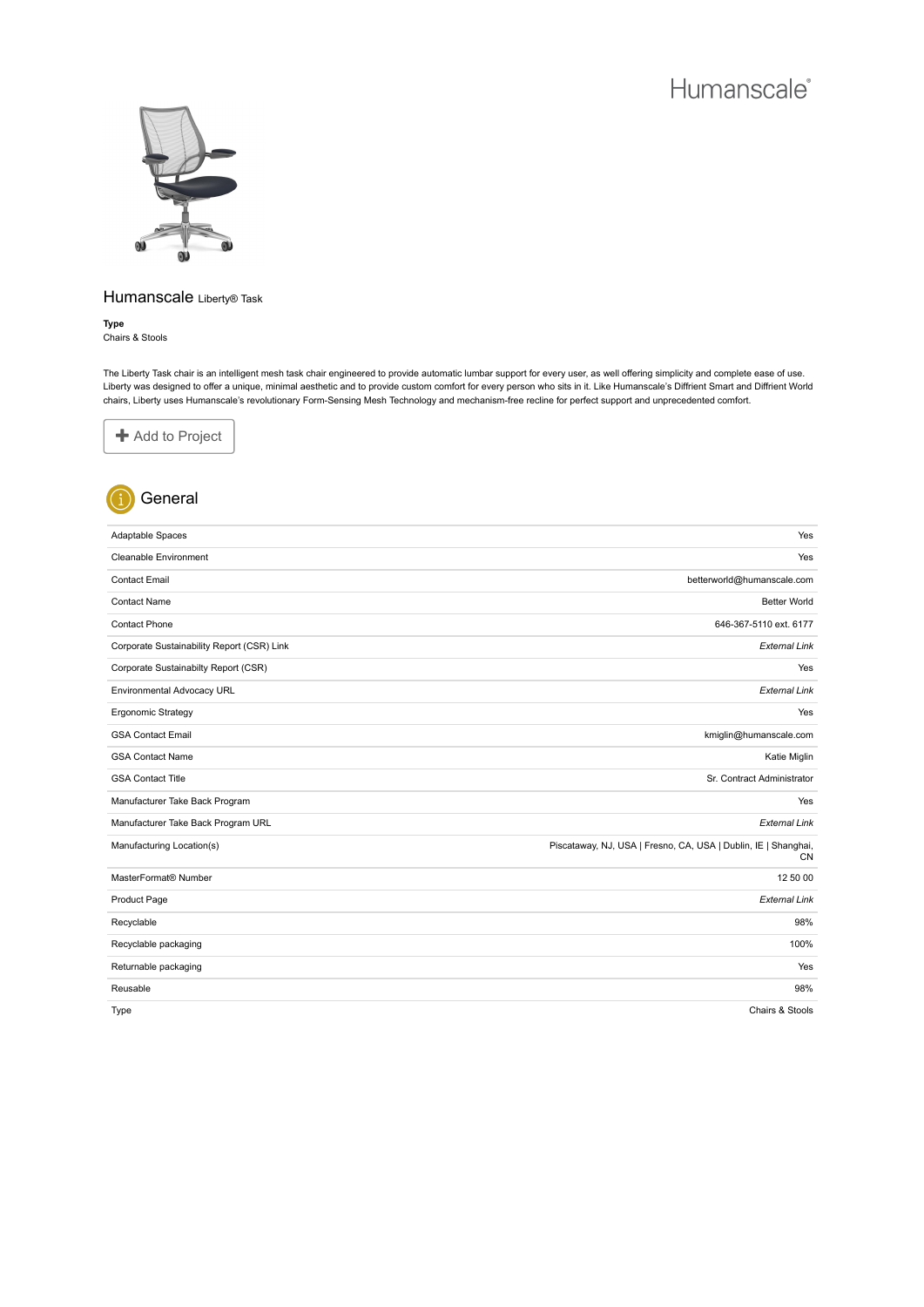$\circledR$  Certifications and Standards

| <b>AFRDI Green Tick Certificate</b>                  | B - Gold (14596/2)<br>Certified by Furntech<br>valid until 2021-10-15                                                                     |
|------------------------------------------------------|-------------------------------------------------------------------------------------------------------------------------------------------|
| BIFMA LEVEL® Certificate Number and Link to Document | LEVEL 3 (SCS-SCF-05108)<br>Certified by SCS Global Services<br>valid 2018-09-04 to 2022-04-30                                             |
| CA Section 01350                                     | Yes                                                                                                                                       |
| CDPH Standard Method V1.2-2017                       | Yes                                                                                                                                       |
| Conforms with LBC Red List Free Requirements         | Yes                                                                                                                                       |
| Health Product Declaration (HPD)                     | 11516 (version 2.2)<br>valid 2020-07-28 to 2023-07-28                                                                                     |
| Life Cycle Assessment                                | Yes                                                                                                                                       |
| Life Cycle Assessment URL                            | <b>External Link</b>                                                                                                                      |
| Living Building Challenge Declare®                   | LBC Red List Approved (HSC-0005, version 2)<br>Certified by WAP Sustainability Consulting<br>3rd Party Verified<br>valid until 2022-06-01 |
| Living Product Challenge                             | <b>Living Product Challenge</b><br>Certified by International Living Future Institute<br>valid until 2024-06-15                           |
| SCS Indoor Advantage Gold                            | Furniture (SCS-IAQ-05426)<br>Certified by SCS Global Services<br>valid 2019-03-11 to 2022-10-31                                           |
| Textile conformance to certifications and standards  | <b>External Link</b>                                                                                                                      |
| Verified for LEED Documentation                      |                                                                                                                                           |
| <b>LEED Summary Sheet</b>                            | <b>External Link</b>                                                                                                                      |
| <b>BIFMA Compliant</b>                               |                                                                                                                                           |
| ANSI/BIFMA X5.1 General-Purpose Office Chairs        | Compliant                                                                                                                                 |
| <b>Recycled Content</b>                              |                                                                                                                                           |
| Recycled Content - Post Consumer (%)                 | 45.0%                                                                                                                                     |
| Recycled Content - Pre Consumer (%)                  | 17.0%                                                                                                                                     |
| Materials<br>XQ                                      |                                                                                                                                           |
| <b>Bio-Based Materials</b>                           | 0%                                                                                                                                        |
| Material Ingredient Disclosure                       | Yes                                                                                                                                       |
| Material Ingredient Disclosure URL                   | <b>External Link</b>                                                                                                                      |
| <b>Material Content</b>                              |                                                                                                                                           |
| Aluminum Content %                                   | 37%                                                                                                                                       |
| Misc Content %                                       | 0%                                                                                                                                        |
| Plastic Content %                                    | 33%                                                                                                                                       |
| Steel Content %                                      | 30%                                                                                                                                       |
| Wood Content %                                       | 0%                                                                                                                                        |



| <b>Ergonomic Strategy</b>           | Yes |
|-------------------------------------|-----|
| Healthier Hospitals Compliant       | Yes |
| <b>Healthy Habits Documentation</b> | Yes |